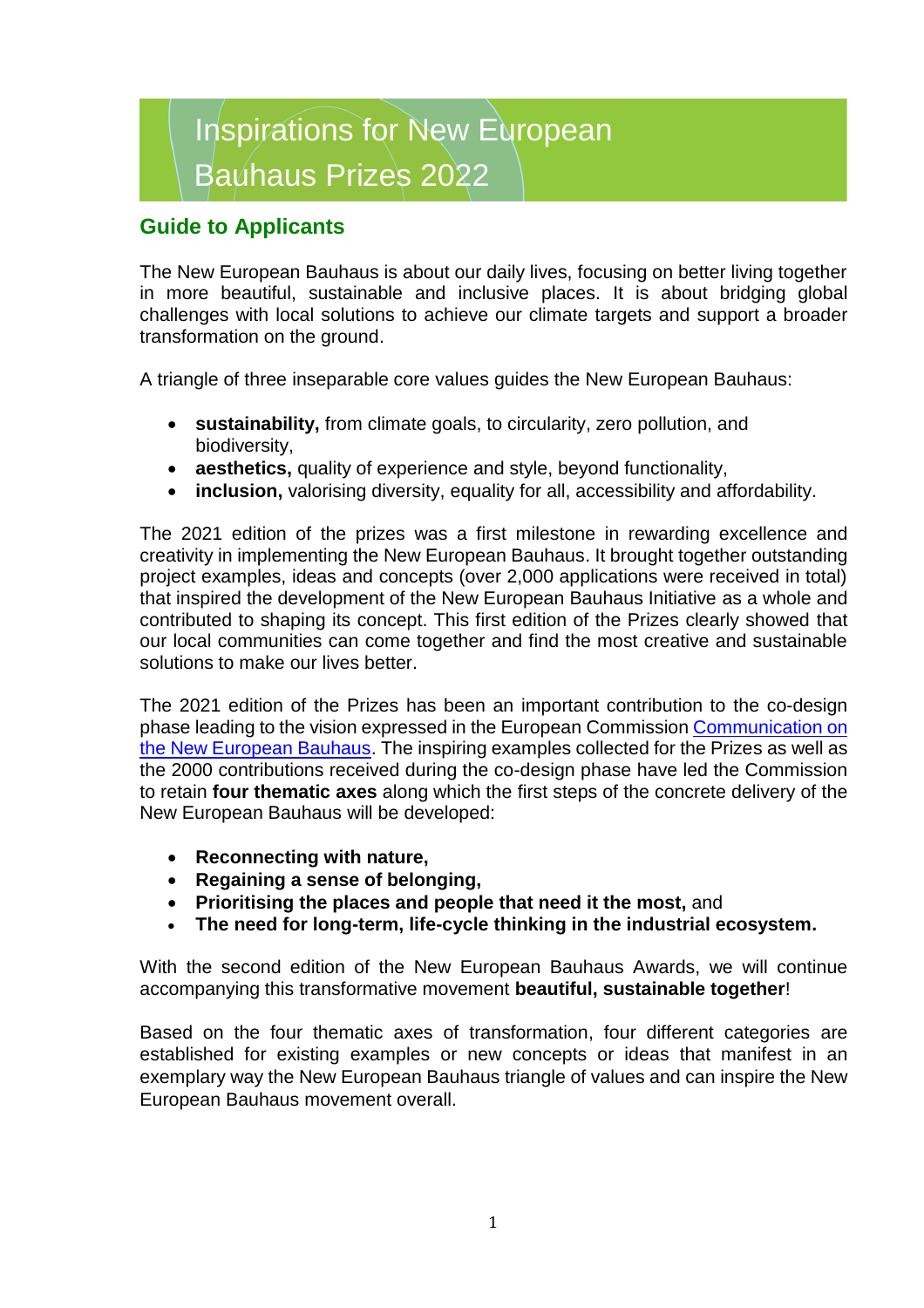In each of the four categories, two parallel competition strands are established:

- Strand A: "**New European Bauhaus Awards**" will be devoted to existing completed examples and
- Strand B: "**New European Bauhaus Rising Stars**" will be devoted to concepts or ideas submitted by young talents aged 30 or less.

For each category under each strand, two prizes will be awarded for a winner and a runner up.

In each strand, one additional winner will be selected by a public vote (i.e. two public vote prizes in total).

Beyond the quality assessment of applications, the final stage of the evaluation process will also consider the geographical diversity, the balance between applications referring to physical transformation of the built environment and other types of transformations as well as the diversity of contexts (rural/urban, small scale/bigger scale, etc.).

All the preselected examples and concepts/ideas will be given visibility before the final selection on the designated New European Bauhaus website (see below). In addition to a monetary amount, each winner of a prize will benefit from a media partnership provided by the Commission for dedicated communication activities.

All the winners will receive their prizes at an official ceremony held by the European Commission.

# **The Four Categories**

**To contribute to beautiful, sustainable and inclusive places, we look for:**



## **'Reconnecting with nature''**

We will be looking at inspirational examples of beautiful, sustainable and inclusive projects that bring individuals and communities closer to nature, that contribute to regenerate natural ecosystems and prevent loss of biodiversity or invite them to reconsider their relationship with nature in a life centred perspective, as an alternative to the human centred one.

Examples can involve the physical transformation of places showing how new, renovated or regenerated built environment and public spaces may contribute to protection, restoration and/or regeneration of natural ecosystems (including soil and water cycles) and biodiversity. The use of nature-based solutions and materials could be important dimensions in the physical transformation.

Transformations should also favour social inclusion, for instance by considering affordability and accessibility of the place, using the preservation and restoration of its environment as a common task for the whole community to work together, or using green areas as connectors / common and shared spaces across different districts. Transformation should bring quality of experience benefits for the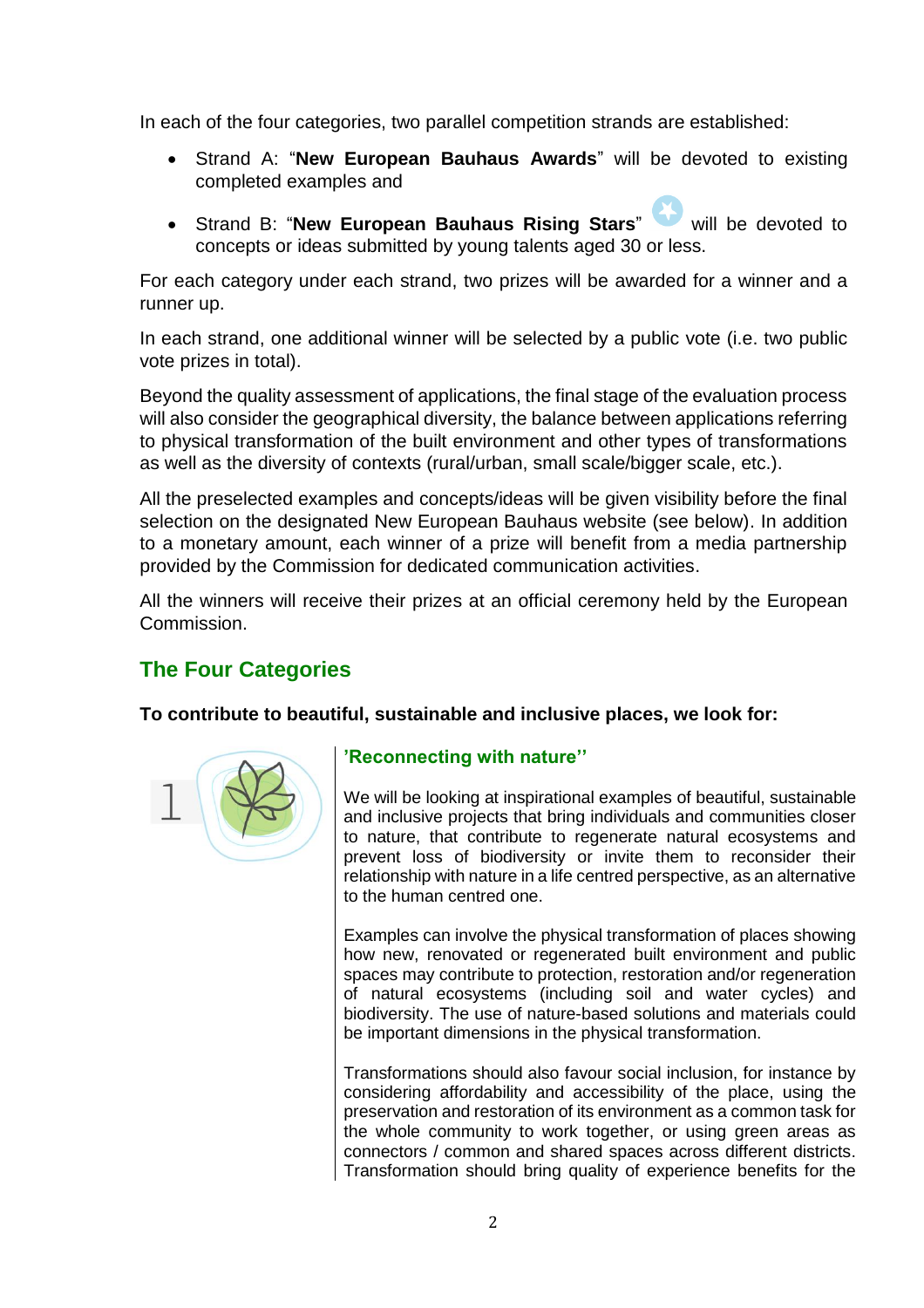communities, taking for example, into account local cultural traditions and heritage, as well as local needs.

Examples can also not involve any physical transformation but show how events, activities, processes, products, can convey a feeling or an experience of being part of nature and bring a change of perspective towards nature. These could be neighbourhood, grass roots initiatives, artistic initiatives and festivals, education and learning initiatives, etc.

All examples shall demonstrate in which way they combine, at the same time, contributions to sustainability, inclusion and quality of experience for people. They should also illustrate how they mobilise transdisciplinary approaches, build on participatory processes involving relevant communities and demonstrate replicability in the sense of providing local solutions to global challenges.



We will be looking at inspirational examples of beautiful, sustainable and inclusive projects that contribute to bringing a sense of belonging, a "spirit" or "meaning" of places, communities (where individuals belong to a group) or goods and that celebrate diversity.

Examples can involve the physical transformation of places showing how new, renovated, refurbished or regenerated built environment (including public spaces) can connect with local historical heritage and traditions or with local features of contemporary demographic realities, cultural and artistic dynamics and life styles. They can also illustrate how regenerative processes can contribute to restore pride or to shape future oriented ambitions for communities at local or regional level. The repurposing of spaces towards positive intergenerational exchanges and community-building could be important dimensions.

Examples can also involve the development of products, processes or business models that build on local culture, traditions, knowhow, craft and contemporary diversity and creativity. It may be fashion, furniture, or interior design, but also food or other elements of our daily life that carry a sense of belonging on a local scale. It can also involve the transmission of traditional knowledge, know-how and skills and its integration into new production or business models contexts.

All examples shall demonstrate in which way they combine, at the same time, contributions to sustainability, inclusion and quality of experience for people. They should also illustrate how they mobilise transdisciplinary approaches, build on participatory processes involving relevant communities and demonstrate replicability in the sense of providing local solutions to global challenges.

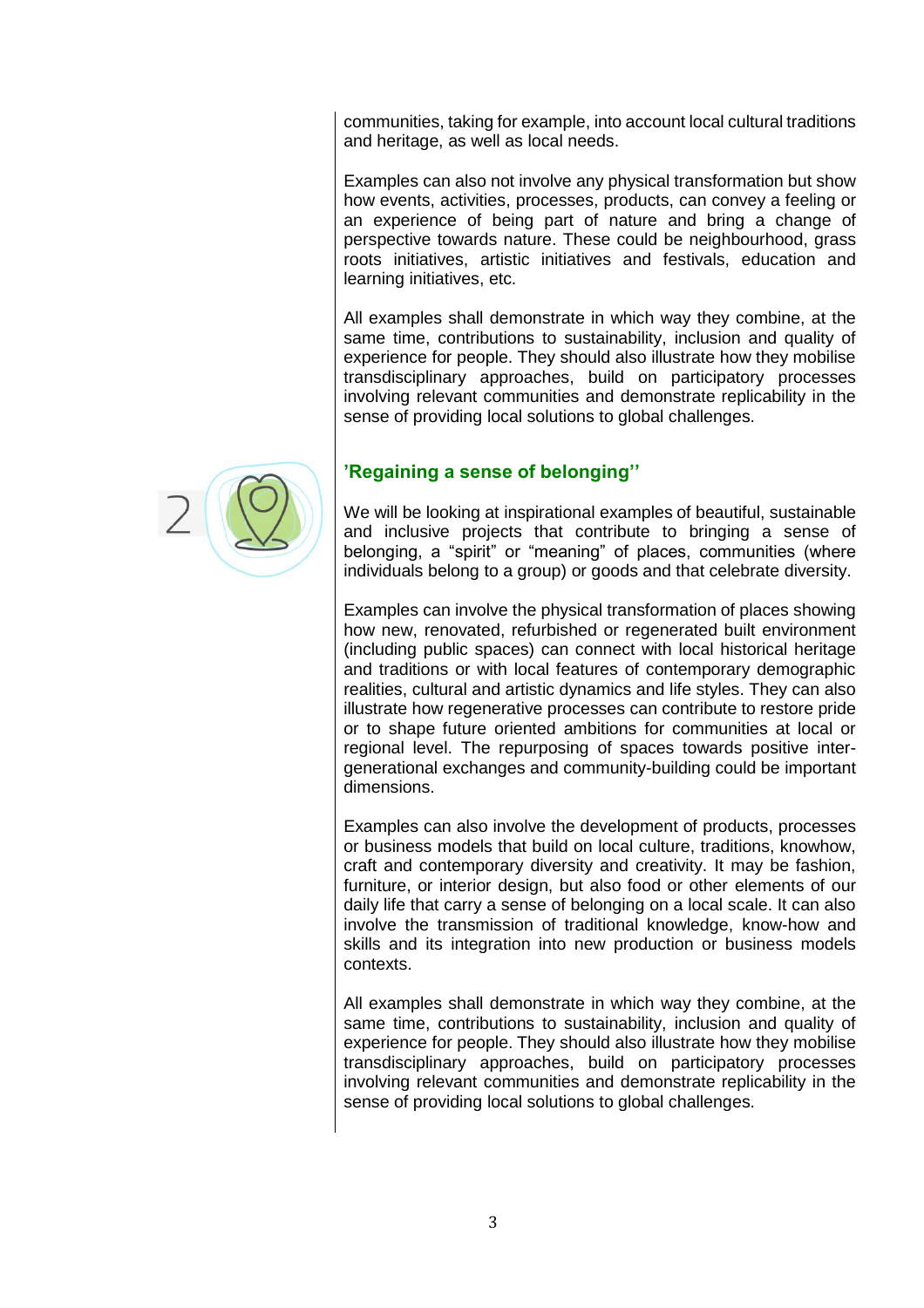

## **'Prioritising the places and people that need it the most''**

We will be looking at inspirational examples of beautiful, sustainable and inclusive projects that contribute to addressing the needs of territories, communities and individuals that need a particular and urgent attention because of specific economic, social or physical characteristics.

Examples can involve the physical transformation and regeneration of territories, including small villages, rural areas, shrinking cities, degenerated city districts and de-industrialised areas. It can involve the development of ambitious social housing projects and the reconversion, renovation, regeneration of built environment to fight segregation and isolation, as well as address particular needs of groups and individuals who are the most vulnerable, for instance, at risk of exclusion or poverty or experiencing homelessness. Examples can also illustrate how the advanced implementation of "design for all" principle to the transformation of the built environment can address accessibility issues for people with disabilities, as well as address aging factors.

Examples can also not involve any physical transformation but show how community services, new ways of bringing various communities (e.g. multigenerational settings) and/or various functions (housing, social inclusion, education and training, etc.) together can bring new solutions to address specific needs. Examples can also include ownership and business models such as anti-speculation schemes and cooperative models for renting processes in expensive city areas.

All examples shall demonstrate in which way they combine, at the same time, contributions to sustainability, inclusion and quality of experience for people. They should also illustrate how they mobilise transdisciplinary approaches, build on participatory processes involving relevant communities and demonstrate replicability in the sense of providing local solutions to global challenges.



#### **''Shaping a circular industrial ecosystem and supporting life-cycle thinking"**

We will be looking at inspirational examples of beautiful, sustainable and inclusive projects that contribute to the transformation of the industrial ecosystems towards more sustainable practices in a spirit of circularity, taking into account relevant social aspects.

Examples can involve the transformation of elements of specific value chains from the sourcing of raw materials to the recycling of waste in various ecosystems, from construction to textile and life style sectors (furniture, design, etc.). In that sense, new processes, new materials, sustainably sourced nature based solutions and products, or new business models bringing clear benefits in terms of sustainability and circularity, as well as in terms of quality of life for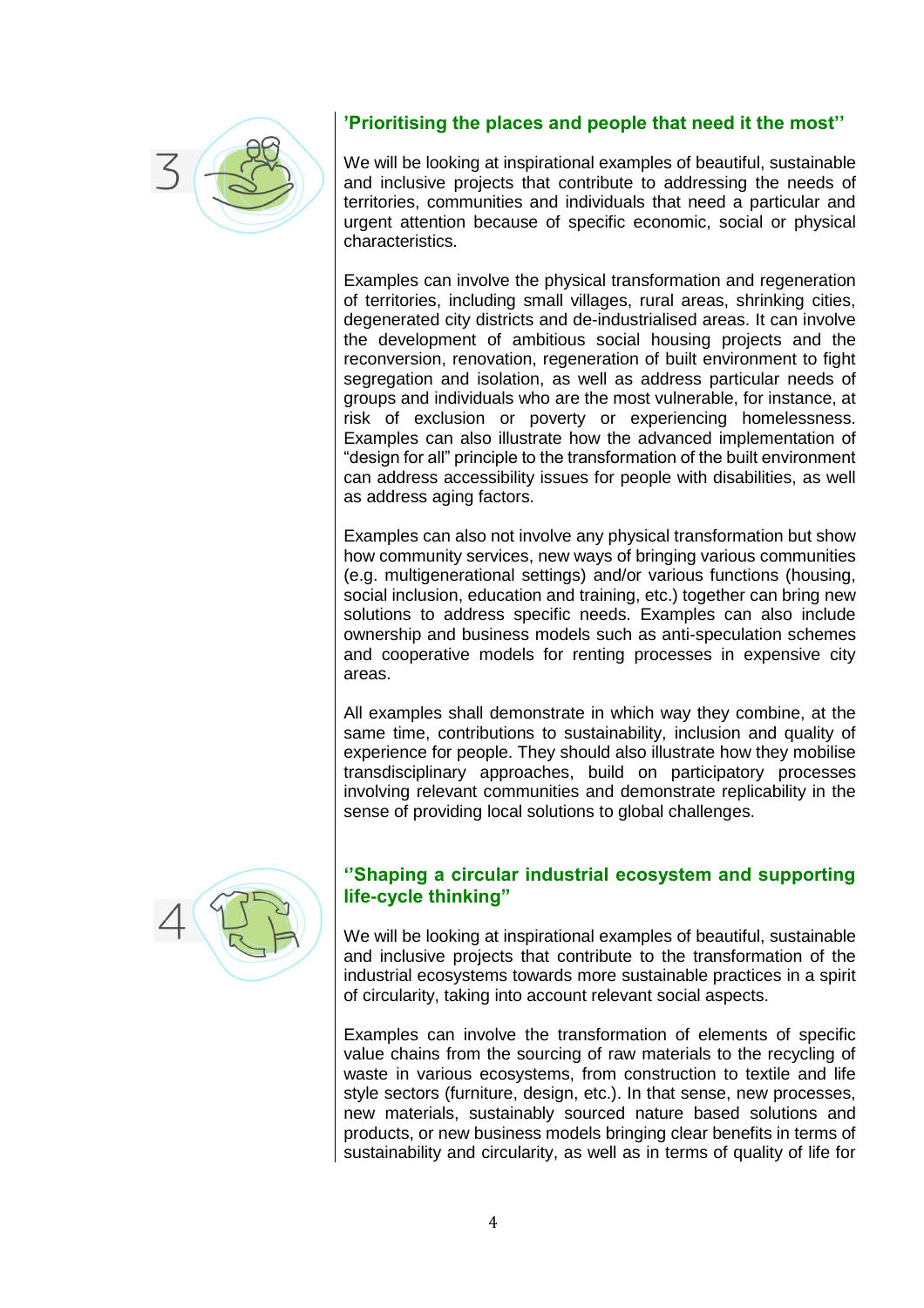all could be relevant examples. Affordability and social inclusion aspects should be integrated here accordingly.

Examples can also consist of projects addressing education initiatives, skills and challenges associated with the transformation of the industrial ecosystem towards more sustainability and circularity or promoting new economic models in particular in the social and proximity economy, as well as initiatives, which through the transformation of the industrial ecosystem or processes have also contributed to the overall socio-economic development of the locality/region.. Examples can also consist of methods, tools or guidance, which facilitate the (self-)assessment of circularity performance for various types of good and services.

All examples shall demonstrate in which way they combine, at the same time, contributions to sustainability, inclusion and quality of experience for people. They should also illustrate how they mobilise transdisciplinary approaches, build on participatory processes involving relevant communities and demonstrate replicability in the sense of providing local solutions to global challenges.

## **How to apply**

Applications for the New European Bauhaus Prizes will be submitted through the dedicated New European Bauhaus Platform.

The existing examples (Strand A) or concepts/ideas (Strand B) will be described in the detailed application forms depending on which strand you decide upon for submission of your application.

The application form to complete will in particular detail **how the example or your project/concept represents concretisation of the triangle of values underpinning the New European Bauhaus initiative, as well as an analysis of its innovative dimension.** In addition, for strand B, the application will detail the steps foreseen for the further development or implementation of the concept or idea.

**Applications can be submitted under one category and in one strand only.** One applicant can submit multiple applications as long as each of them is related to a different example or concept/idea. Multiple applications by the same applicant related to the same example or concept/idea under different categories or strands will not be allowed.

The application period will start on **18.01.2022** and end on **28.02.2022 at 19:00 CET.**

The applications for the New European Bauhaus Awards may be done by both individual(s) or organisation(s) (territorial administration, project promoter or organiser, etc). Joint applications by several individuals or several organisations are allowed. The application form shall contain an explanation on the role of each applicant or entity( ies) in that project.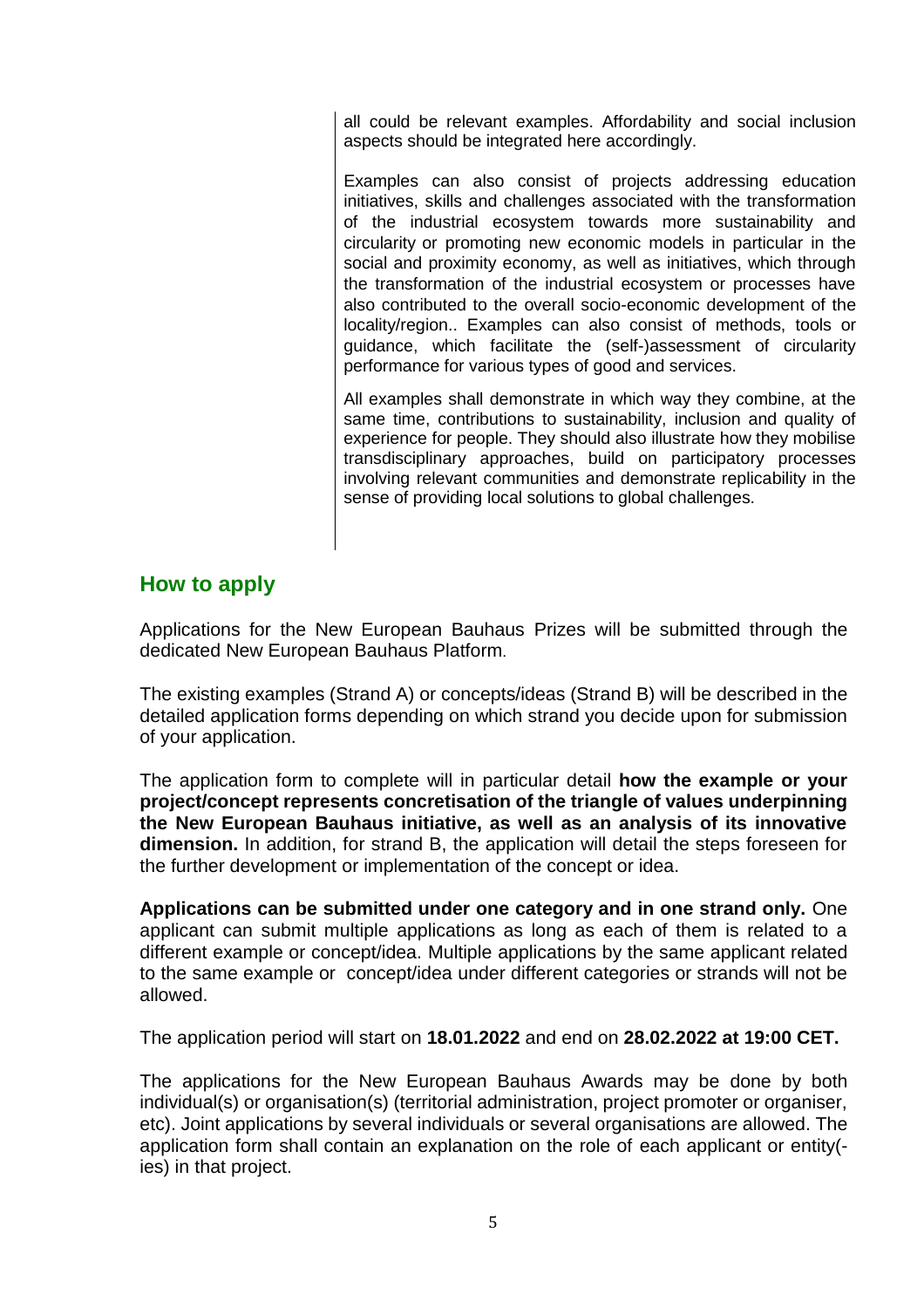The applications for the New European Bauhaus Rising Stars may be presented by individuals or groups of individuals aged 30 or less on the last date of this call - **28.02.2022.**

Progress in filling in the application form may be saved by applicants, so that applications may be worked on and modified in draft status before being officially submitted. Applicants are requested to make sure that their applications have been officially submitted by the deadline for submission. Applications that are not officially submitted and that are still in draft by the deadline will not be considered by the Evaluation Committee. Please do your best not to submit your application at the very last hour before the closing of submissions, the website may experience some reduction in processing capacity around that time.

## **What does the prize consist of?**

The winners in each category and each strand will receive a monetary amount (one winner per category in each strand, i.e 8 winners in total):

- EUR 30,000 for winners of the New European Bauhaus Awards, and
- EUR 15,000 for winners of the New European Bauhaus Rising Stars.

The runners up in each category and each strand will receive a monetary amount (one runner up per category in each strand, i.e. 8 runners up in total):

- EUR 20,000 for runners up of the New European Bauhaus Awards, and
- EUR 10,000 for runners up of the New European Bauhaus Rising Stars.

The public vote winners in each strand (two public vote prizes in total) will receive EUR 30,000 in strand A and EUR 15,000 in stand B respectively.

All winners and runners up will also receive a communication package (e.g. paid media, production of a short documentary, how to pitch and promote the project).

## **The selection process**

The selection of the winners and the runners up (18 in total) will be organised and scrutinised by an Evaluation Committee composed of representatives of the Commission services. The Committee will ensure the respect of applicable rules, including in terms of conflict of interest.

The selection process, will take place in several steps.

#### **March 2022**

**In the first step,** the Evaluation Committee will review all the applications to assess their eligibility.

#### **March – April 2022**

**In the second step,** external experts will be selected by the Commission services for the purpose of applications assessment. A special ''Call for Expression of Interest'' will be published by the Commission, seeking experts that have relevant expertise in relation to the New European Bauhaus. Experts selected within that call, will evaluate the applications and attribute points, based on the award criteria mentioned below.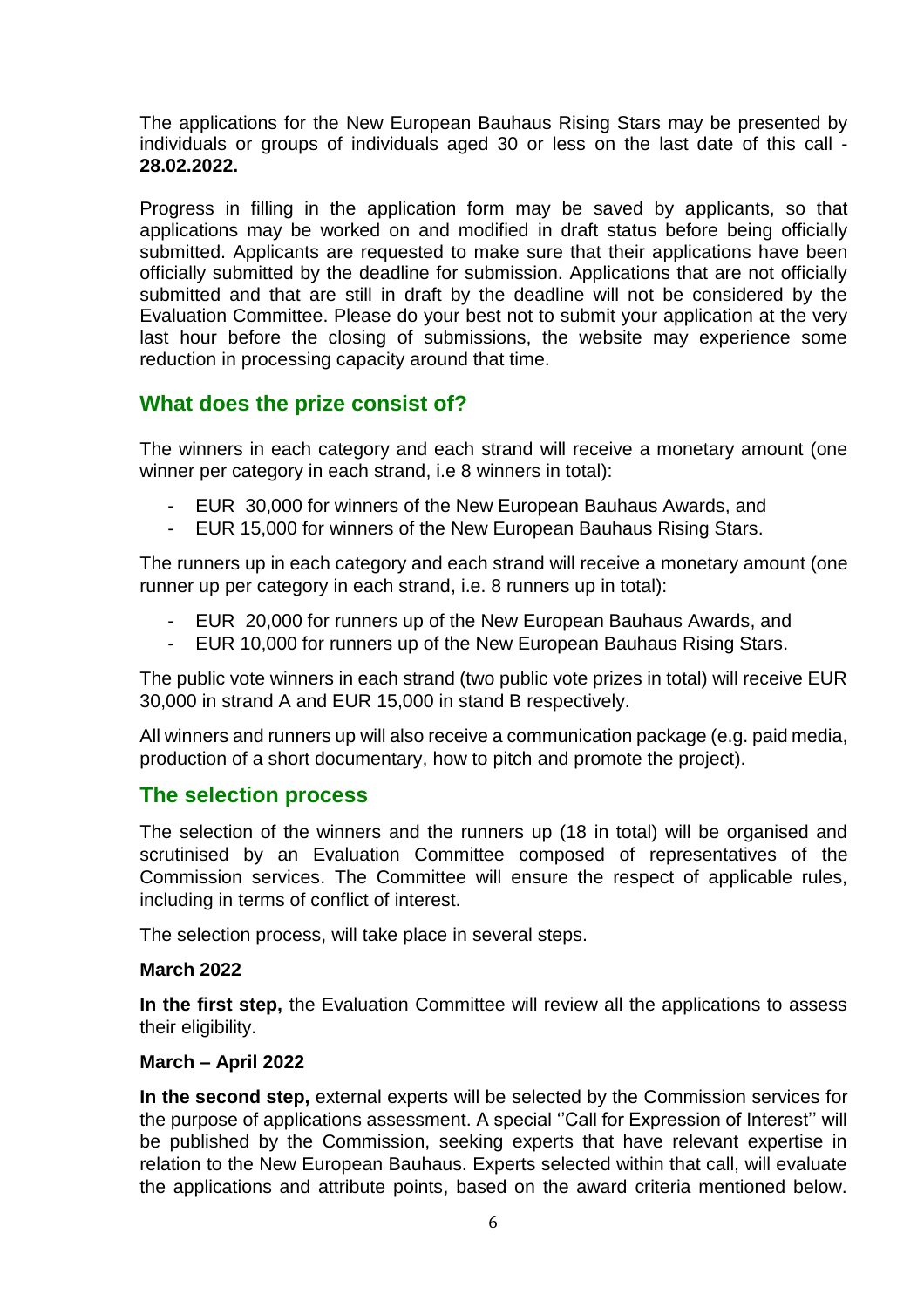Each eligible application will be evaluated by two different experts. As a result of this first evaluation process, the a shortlist of the top best scored 40 applications will be stablished (i.e. five finalists per four categories per strand). When in the sample of 40 best applications no example or concept/idea is originating from one or more Member States, the best-rated project of this (these) Member State(s) will be added to the list of 40 finalists for purposes of a balanced geographical distribution.

## **April - May 2022**

**In the third step,** the finalists' applications will be published on the website for public voting to establish the two public vote winners. The public voting will be open to all individuals and entities that may wish to cast a vote, as long as they have a valid e-mail address. Voting will take place through a secure on-line system. Each voter will be invited to vote for 3 different applications in each strand. The best voted applications in each strand will be selected.

**In the fourth step**, the finalists applications will be assessed by a final jury of experts composed by 9 members. The final jury experts will be selected to ensure a balanced diversity of expertise around the three dimensions of the New European Bauhaus initiative (sustainability, inclusion and aesthetics) as well as a gender and geographical balance. Members will also certify the absence of any conflict of interest with respect to any of the finalist applications.

The final jury will propose a final ranking of the applications considering beyond the quality of the applications the following additional criteria:

(i) geographical diversity, and

(ii) balance between applications referring to physical transformation of the built environment and other types of transformations

(iii) diversity of contexts (rural/urban, small scale/bigger scale, etc.)

Concerning geographical diversity, the selection made by the final jury will have to secure that:

• Applications originating from the same Member States are not awarded.<sup>1</sup> under the same category in each strand.

The final jury will operate on a consensus basis. In case of persistent divergence of views, decisions can be taken by a majority of 6 experts.

**In the fifth step,** the Evaluation Committee composed of representatives of the Commission services, will first check the regularity of the whole process and will review the results of the public voting and the proposal of the final jury and will establish the list of the selected winners (one per strand and per category and two public vote winners – 10 in total) and of the respective runners up (one per strand and per category  $-8$  in total).

l

<sup>&</sup>lt;sup>1</sup> This includes both winners and runners up as well as public prizes.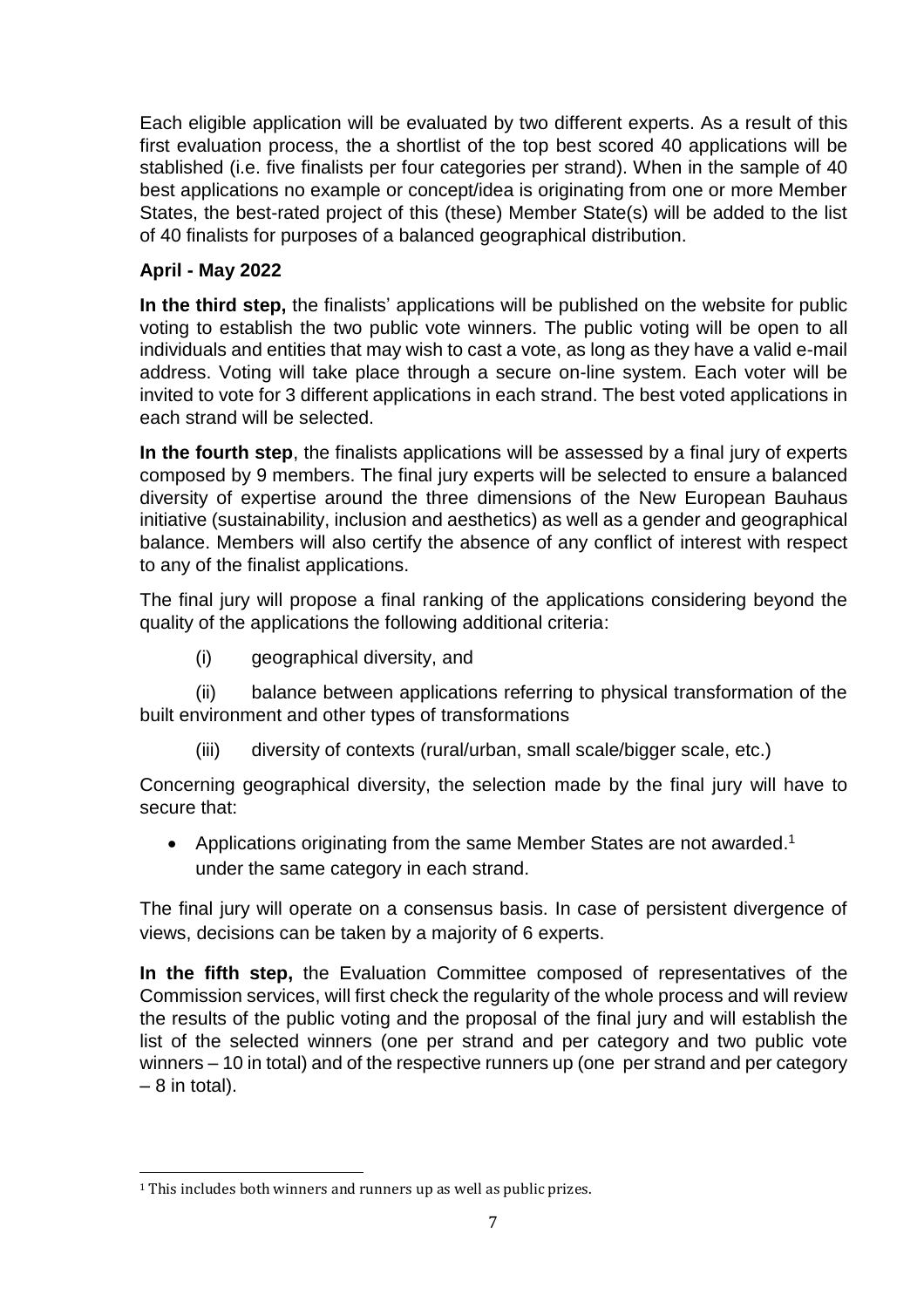In case these two public vote winners make part of the final list of 16 best rated applications proposed by the final jury, they will be replaced by the third best rated application in the same strand and category.

The European Commission will award the prizes to the selected winners and the runners up based on the recommendations of the Evaluation Committee.

## **Eligibility criteria**

All applications for the New European Bauhaus prizes shall meet the following eligibility criteria:

- 1. The application shall be submitted via the online platform no later than 28.02.2022, 19:00.00 CET.
- 2. Applications must be in English.
- 3. The application must be submitted by:
	- a) In strand A: the individual(s) or the organization(s) (city or region, funder, organiser) who is/are entitled to represent the project. Applicants can be EU or non-EU residents, as long as their projects are physically located or developed in the EU.
	- b) In strand B: the individual or group of individual who would be the author of the concept/idea. All applicants in this strand must be aged 30 or less on 28.02.2022. Applicants can be EU or non-EU residents, as long as their concept/idea are to be developed and implemented in the EU.
- 4. The applicant should not be in one or more of the exclusion situations foreseen under Article 136 of the Financial Regulation<sup>i</sup>
- 5. As double funding is strictly prohibited, applications covering projects, which have already received an EU prize, cannot participate in the contest.
- 6. Applications for projects, concepts or ideas that have already received public funding are eligible, as long as they have not won an EU prize.
- 7. The applicant will assume sole liability in the event of a claim relating to the activities carried out in the framework of the contest;
- 8. The name of the legal representative must be indicated.
- 9. The application shall contain basic information and credits for the work/concept, along with:
	- a) In strand A: at least six (6) photographs with indications on copyright and the authorisation to use them by the European Commission. For examples which cannot be presented through photographs, other type of visual representation can be used (graphs, drawings, etc.)
	- b) In strand B: at least one (1) photograph or visual representation of the concept/idea with indications on copyright and the authorisation to use them by the European Commission.
- 10. The application shall consist in a fully completed application form as found on the website; all mandatory fields must be filled in. Each applicant must sign the Privacy Statement that accompanies the application form.
- 11. The applicants must clearly refer to the prize category and strand that they apply for in their application form.
- 12. The same project, example, concept or idea cannot be submitted for several categories or for both strands.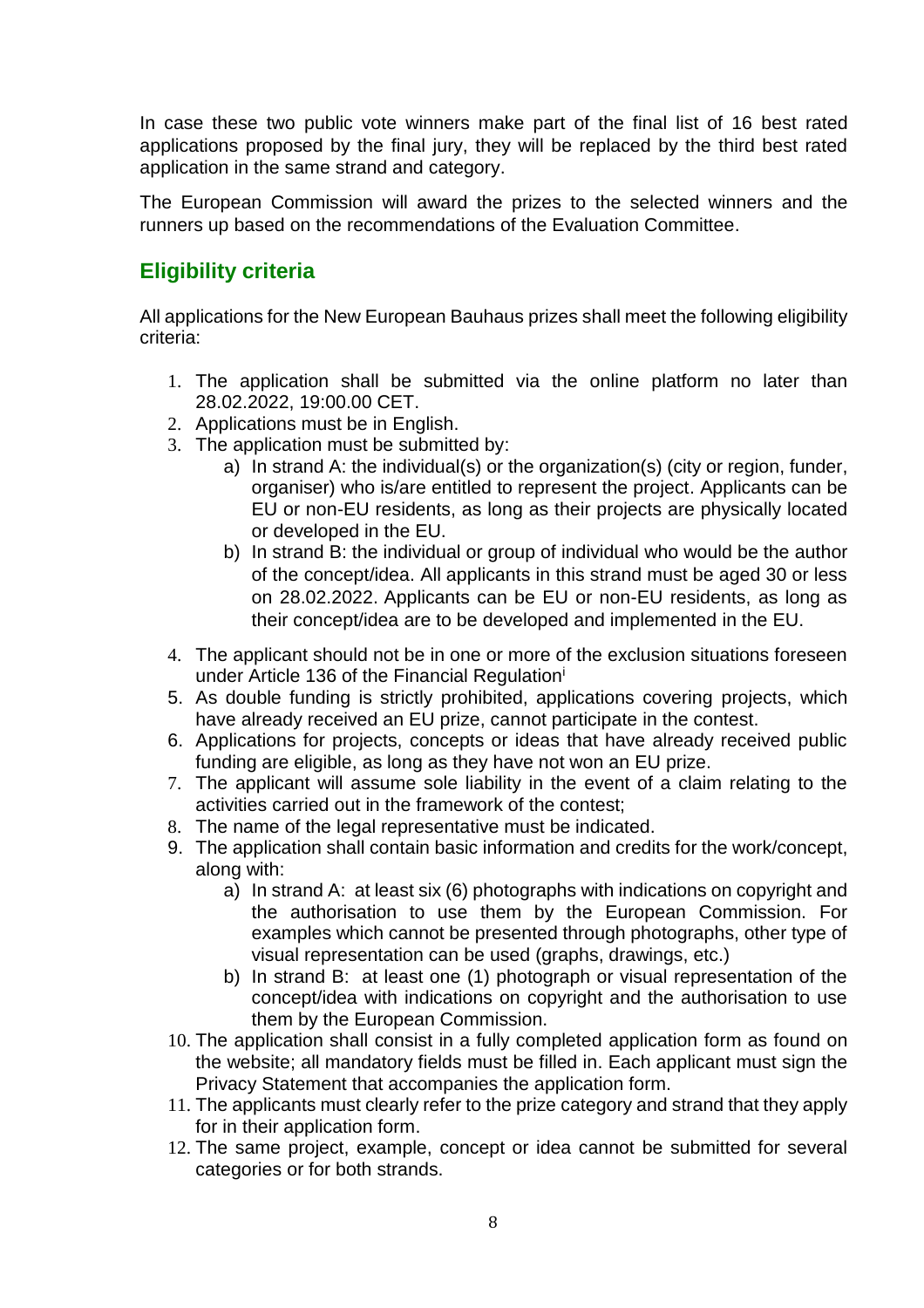- 13. The same applicant(s) can submit more than one application, but these have to be different applications (examples or concepts/ideas) for different categories or strands, see point 12 above. No same application is allowed twice.
- 14. The examples under strand A must have already been fully completed at the time of the application. Fully completed would indicate that there are no missing components to the project (be it physical/tangible or intangible components). This means that tangible examples may not include any unbuilt/unfinished physical elements. Processes, tools, business models, methods etc. need to have been fully developed by the time of application. They also need to have been implemented or applied in at least one concrete case.
- 15. The prize awards (Strand A) are looking for recently completed projects. The examples under strand A therefore, as fully completed, should not be older (date of completion of the project) than 2 years of existence.
- 16. Under Strand B, concepts, prototypes and solutions (tools, methods, ideas, process, etc) that will have no replicability in different contexts are not eligible. Replicability is understood as clear pathway as to how these examples will be realized in the future by providing evidence as much as possible in that respect.
- 17.The concepts/ideas under strand B can be at different stages of development from the early concepts to prototype level and should be presented with a development plan, outlining the foreseen steps envisaged to further develop, promote and/or implement the concept/idea with a particular focus on the year following the application. The concepts/ideas can concern tangible products (buildings, building complexes, materials, lifestyle products etc.), as well as processes, tools and methods.

## **Award criteria**

The final ranking and selection of the winners and the runners up shall be confirmed by the Evaluation Committee, consisting of Members of the European Commission that have the full responsibility for the proper conduct and the outcome of the evaluation on the basis of the following award criteria:

#### **For the New European Bauhaus Awards:**

a) Exemplary, state of the art character of the project in the selected award category. Projects shall demonstrate how all three core values of sustainability, aesthetics and inclusion have been pursued and combined in an exemplary way in relation to the specific category. (40 points/100)

b) Demonstrated results/impacts of the project in relation to what is expected under each category. (20 points/100)

c) Citizen engagement & involvement. Specific value will be given to the quality of the involvement of citizens and civil society in the design and/or implementation of the project. The project should show the benefits that derived from the involvement and offer, as much as possible, local solutions to global challenges. (20 points/100)

d) Innovative dimension as compared to mainstream practices. (10 points/100)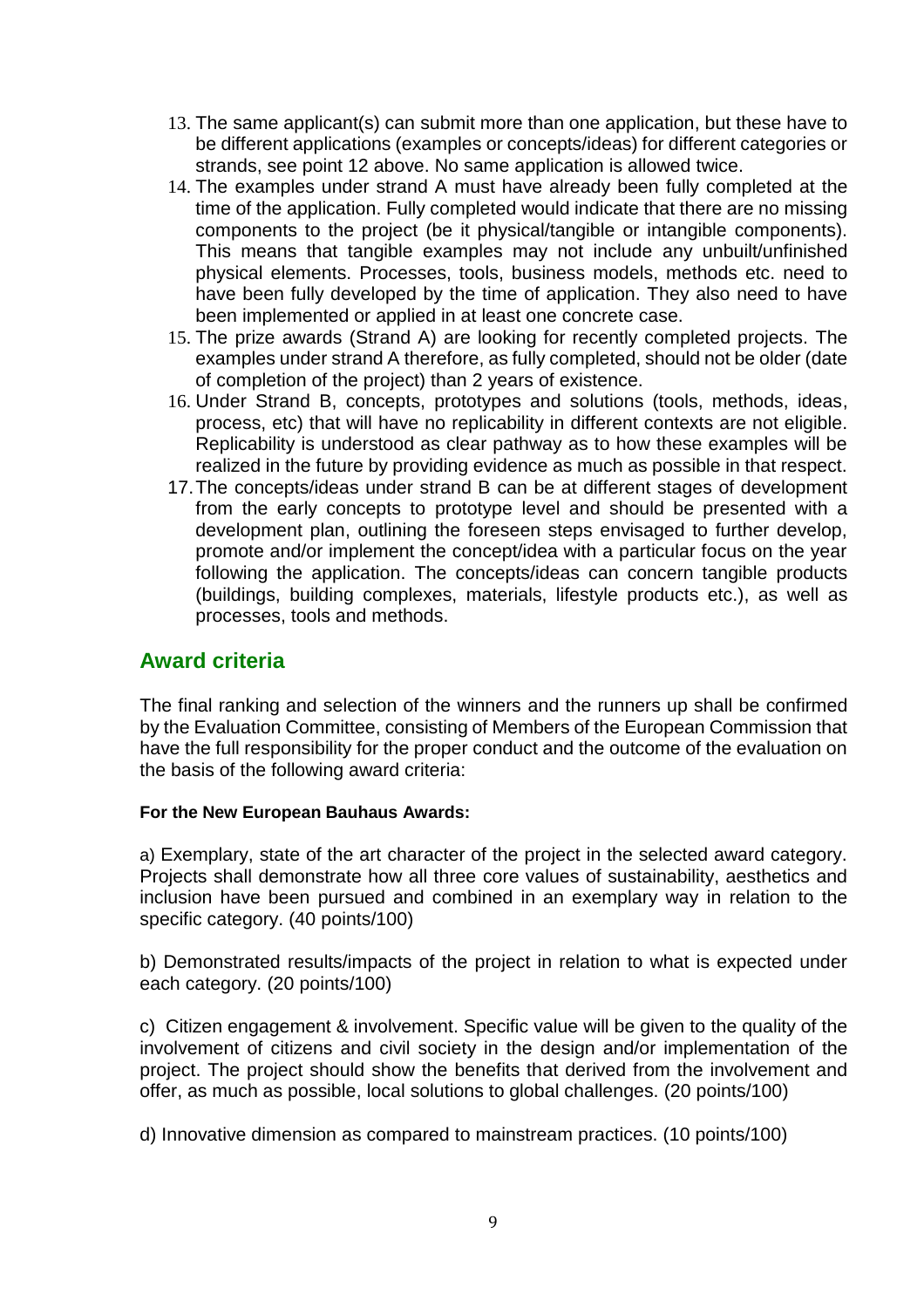e) High potential for transferability and replicability of the project to different contexts, based on clear documentation, communication of methodology and principles. (10 points/100).

A maximum of 100 points will be awarded for the quality of the proposal. A minimum score of 50 % is required for each criterion. Only the proposals meeting this quality thresholds can be put onto the finalist list.

#### **For the New European Bauhaus Rising Stars:**

a) Exemplary, state of the art character of the project idea or concept in the selected award category. Projects and concepts shall demonstrate how all three core values of sustainability, aesthetics and inclusion may be pursued and combined in an exemplary way in relation to the specific category. (50 points/100)

b) Innovative dimension as compared to mainstream concepts and practices (25 points/100)

c) Relevance, quality and credibility of the development plan with a particular attention to the steps envisaged in the year following the application. (25 points/100)

A maximum of 100 points will be awarded for the quality of the proposal. A minimum score of 50 % is required for each criterion. Only the proposals meeting this quality thresholds can be put onto the finalist list.

#### **Complementary award criteria**

Having due regard to the ranking of applications on the basis of the award criteria listed above, the selection by the final jury will take into account the following additional criteria:

- (i) geographical diversity, and
- (ii) balance between applications referring to physical transformation of the built environment and other types of transformations
- (iii) diversity of contexts (rural/urban, small scale/bigger scale, etc.)

Concerning geographical diversity, the final selection made by the final jury will have to secure that:

• Applications originating from the same Member States are not awarded in the same category in any given strand.

#### **Cancelation of the prize**

The Commission may cancel the contest or decide not to award the prize in any or all of the categories, without any obligation to compensate participants, if: (a) no applications are received, (b) the evaluation committee cannot find a winner in each category and strand, or c) the winners are not eligible or must be excluded.